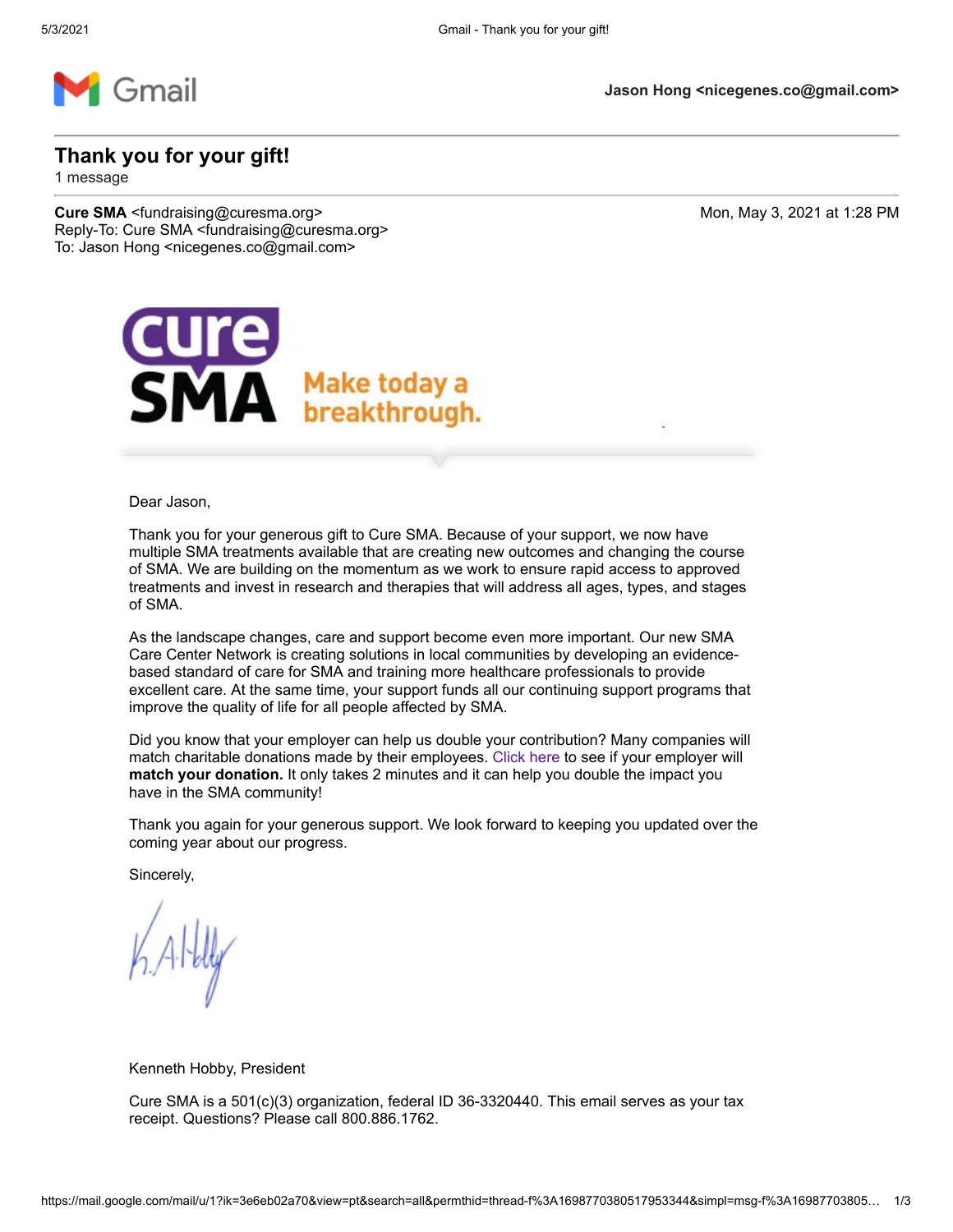| 5/3/2021 |                                              | Gmail - Thank you for your gift! |
|----------|----------------------------------------------|----------------------------------|
|          | Please print the following for your records: |                                  |
|          | <b>Transaction Summary</b>                   |                                  |
|          | Transaction Date:                            | 5/3/21                           |
|          | <b>Billing Information</b>                   |                                  |
|          | Level:                                       | Enter an Amount                  |
|          | Amount:                                      | \$5.00                           |
|          | Anonymous Donation:                          | No                               |
|          | First Name:                                  | Jason                            |
|          | Last Name:                                   | Hong                             |
|          | Communication opt-in:                        | No                               |
|          | <b>Payment Information</b>                   |                                  |
|          | Payment type:                                | <b>Credit Card</b>               |
|          | Credit Card Number:                          | *************5057                |
|          | Physical communication opt-in:               | Yes                              |
|          | <b>Total Gift Amount:</b>                    | \$5.00                           |
|          | Tax-deductible Amount:                       | \$5.00                           |
|          | This organization's tax ID is:               | 36-3320440                       |
|          | Tracking Code:                               | 2190-1821-1-135421-145081        |
|          |                                              |                                  |

[Return to our Home Page](http://www.curesma.org/)